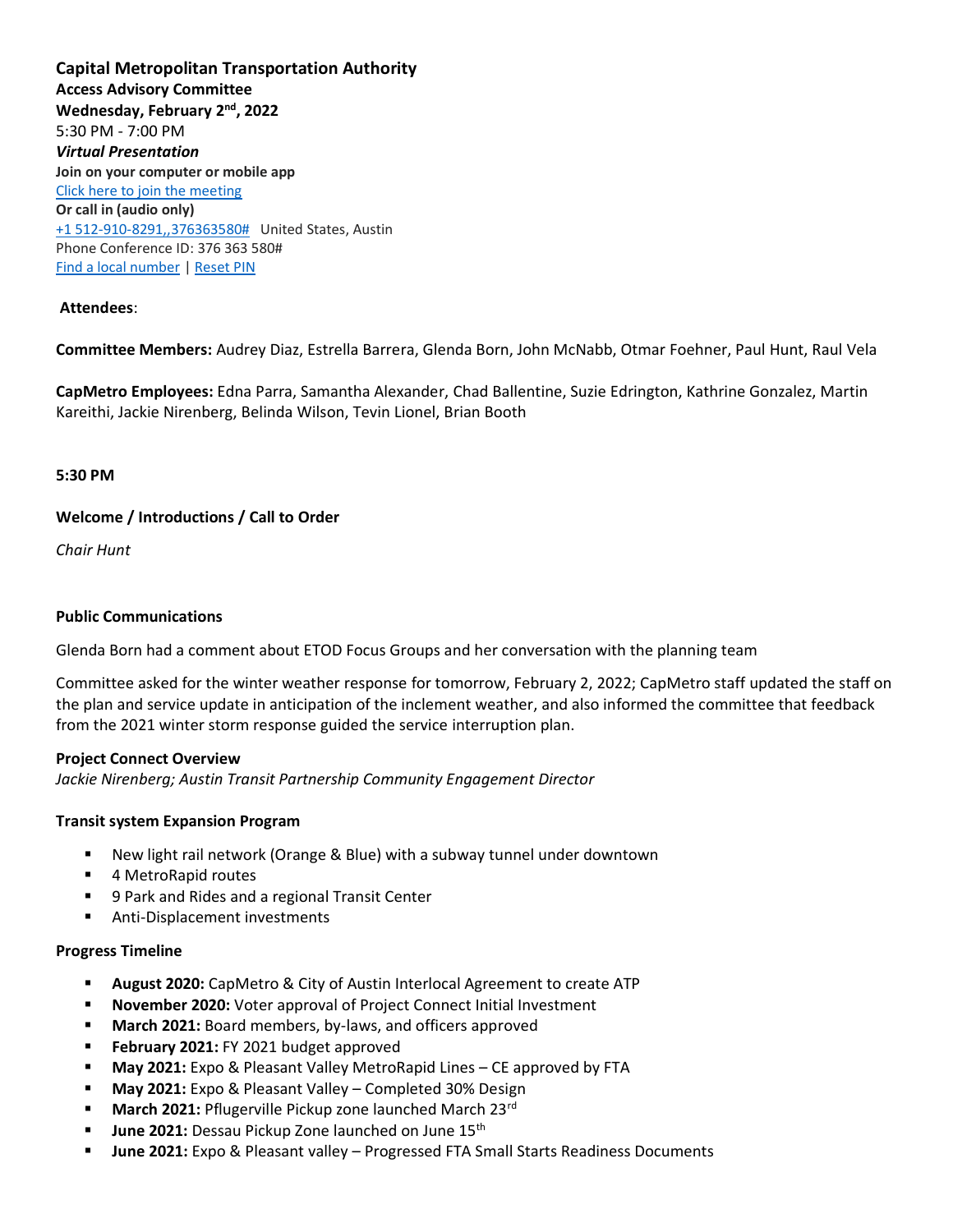- **July 2021:** South Manchaca Pickup Zone launched July 27<sup>th</sup>
- **August 2021:** North Oak Pickup Zone launched August 24<sup>th</sup>
- **EXECTE:** September 2021: Electric bus procurement
- **September 2021:** ATP & Capital Metro Board, City Council JPA work session
- **EXECTE 1021: Red Line Lakeline to Leander double tracking Groundbreaking**
- **November 2021:** ATP & Capital Metro Boards and City Council approve JPA
- **December 2021:** Expo & Pleasant Valley FTA letters of no prejudice
- **December 2021:** Expo Groundbreaking
- **January 2022:** Broadmoor Station Groundbreaking

## **On The Horizon**

- **Orange & Blue Line**
	- *Summer 2022*
		- o Finalize 30% design plans for Orange & Blue Lines
		- o Submit Rating Package to FTA for New Starts Evaluation for Orange and Blue Lines
		- o Draft Environmental impact Statements available for public review
		- o Submit Ratings Package to FTA for New Starts Evaluation for Orange and Blue Lines
	- *Winter 2022 / 2023*
		- o NEPA Record of Decision
	- *Summer 2023*
		- o FTA Entry into Project Engineering
	- *Fall 2024*
		- o New Starts Full-Funding
		- o Grant Agreements (FFGA)
- **MetroRapid** 
	- *Winter 2021 / 2022:* Pleasant Valley Groundbreaking
	- *January 2023:* Gold Line Anticipated Contruction Start
	- *June 2022:* Menchaca Anticipated Contruction Start
	- *Spring 2022:* Expo and Pleasant Valley Small Starts & Grant Agreement
- **Red Line**
	- *May 2021:* McKalla Station Anticipated & Contruction Start
- **Central Maintenance Facility**
	- *2022:* Facility Design
	- *2023 – 2024:* Anticipated Contruction Start
- **Electric Vehicle Procurement** 
	- *Ongoing:* Vehicle Development

### **Project Connect MetroRapid Lines**

- Expo Center | from Expo Center to UT and Downtown
- Pleasant Valley | from Mueller to the Goodnight Ranch on Slaughter Lane
- Menchaca and Oak Hill MetroRapid Extension: multiple phases, merge with 803 to Domain
- Gold Line | from AAC Highland to Republic Sqaure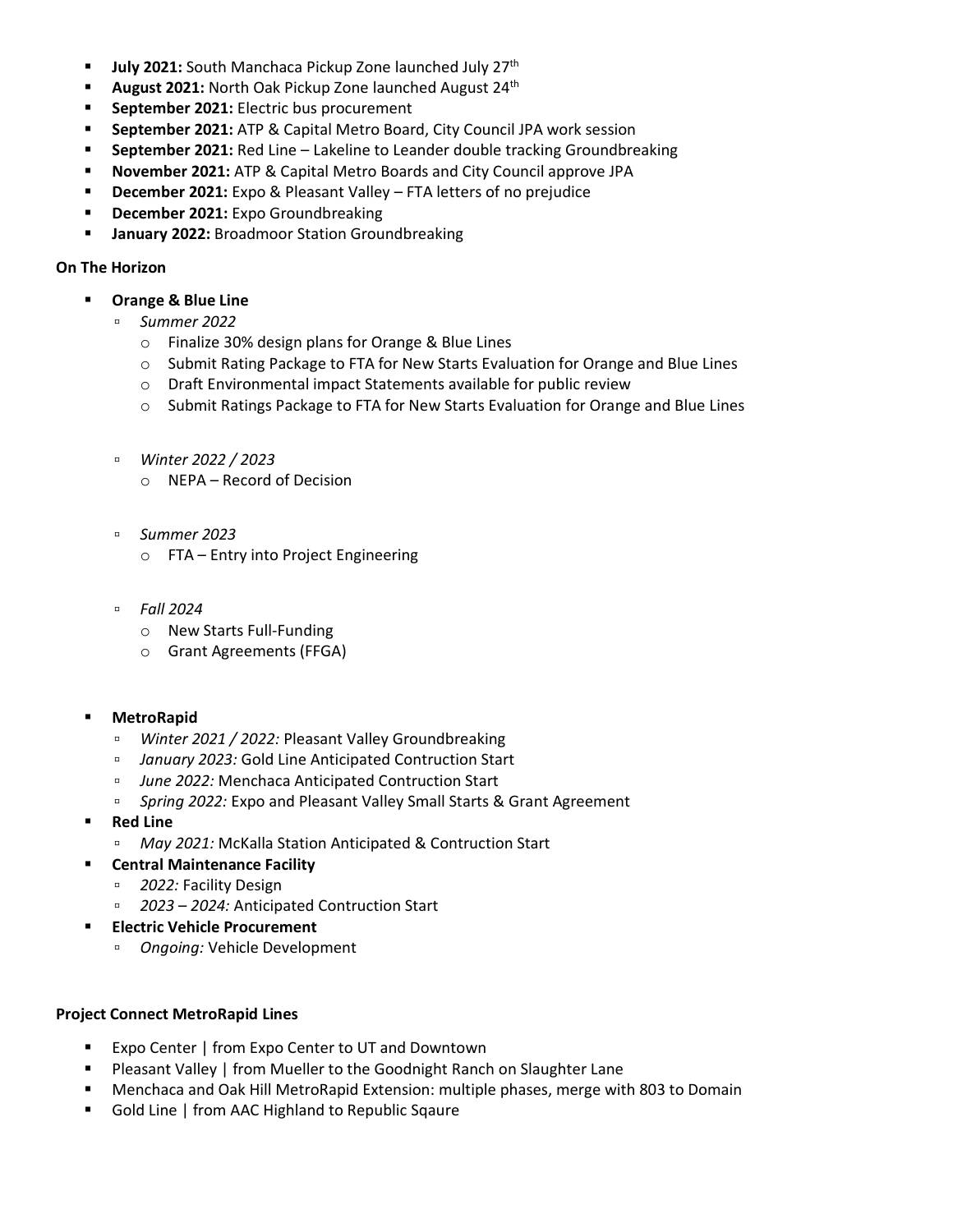### **Orange Line Overview**

- The Orange Line creates a north/south transit line.
- Provides high-capacity service within dedicated transitways.
- Operates along the existing MetroRapid 801 route. Funding from initial Light Rail investment would deliver light rail (LRT) service from North Lamar Transit Center to Stassney Lane.
- 21 stations are planned along the route, with service approximately every 10 minutes.

### **Blue Line Overview**

- The Blue Line light rail transit (LRT) will connect Republic Sqaure in Downtown Austin to the northern end to the Austin-Bergstrom International Airport (AUS) on the southern end.
- Provides high-capacity service within dedicated transitways.
- Operates along portions of the existing MetroBus route 20.
- 10 stations are planned along the route, with service approximately every 10 minutes.

### **Community Engagement and Involvement Update**

**Orange and Blue Line Scoping Meeting - January – March 2021:** 2,117 Participants **MetroRapid Virtual Community Meeting - January – March 2021:** 919 Participants **Orange and Blue Line Station Alignment Meetings - April – May:** 1,528 Participants **Orange and Blue Line 15% Design Meetings - July – August 2021:** 981 Participants **Red Line Virtual Community Update - August 2021:** 109 Participants **MetroRapid Virtual Community Update - August 2021:** 41 Participants **Red Line – Lakeline to Leander Groundbreaking - October 2021 Orange and Blue Line Working Group Meetings - Ongoing since May 2021** Orange and Blue Line Community Design Workshops: 613 Participants **Red Line – McKalla Station Virtual Community Update - September 2021 – Ongoing through early 2022:** 122 Participants **MetroRapid Expo Groundbreaking - December 2021 ATP and CapMetro Committees and Groups Established and ongoing meetings with:** FAR, PSEC, EAC, CAC, ITAG, PCAN and CSAC and Access

committees

#### **Stay Involved**

Get involved: projectconnect.com/get-involved

# **Upcoming Events**

February 7th: 5:30PM – MetroRapid Community Update

February 23<sup>rd</sup>: 5PM – Encore Community Design Workshop: The Drag

March 1st: Community Design Workshop: Crestview Station

March TBD – Meet the Team event for CapMetro & ATP committees

March 29<sup>th</sup> & March 31<sup>st</sup> – Let's Talk Project Connect

**Paul Hunt** asked about the Austin Transit Partnership and its length of existence.

**Glenda Born** talked about the needs of a growing city and its transit response

**Paul Hunt** inquired about the Pedestrian utilities and their access

**MetroRapid Update** *Kathrine Gonzalez, Technical PM/PM III* **Katherine debriefed about:** 

#### **Service Characteristics**

- 10-minute peak service; limited stops
- Corridor-based Bus Rapid Transit (BRT) in mixed traffic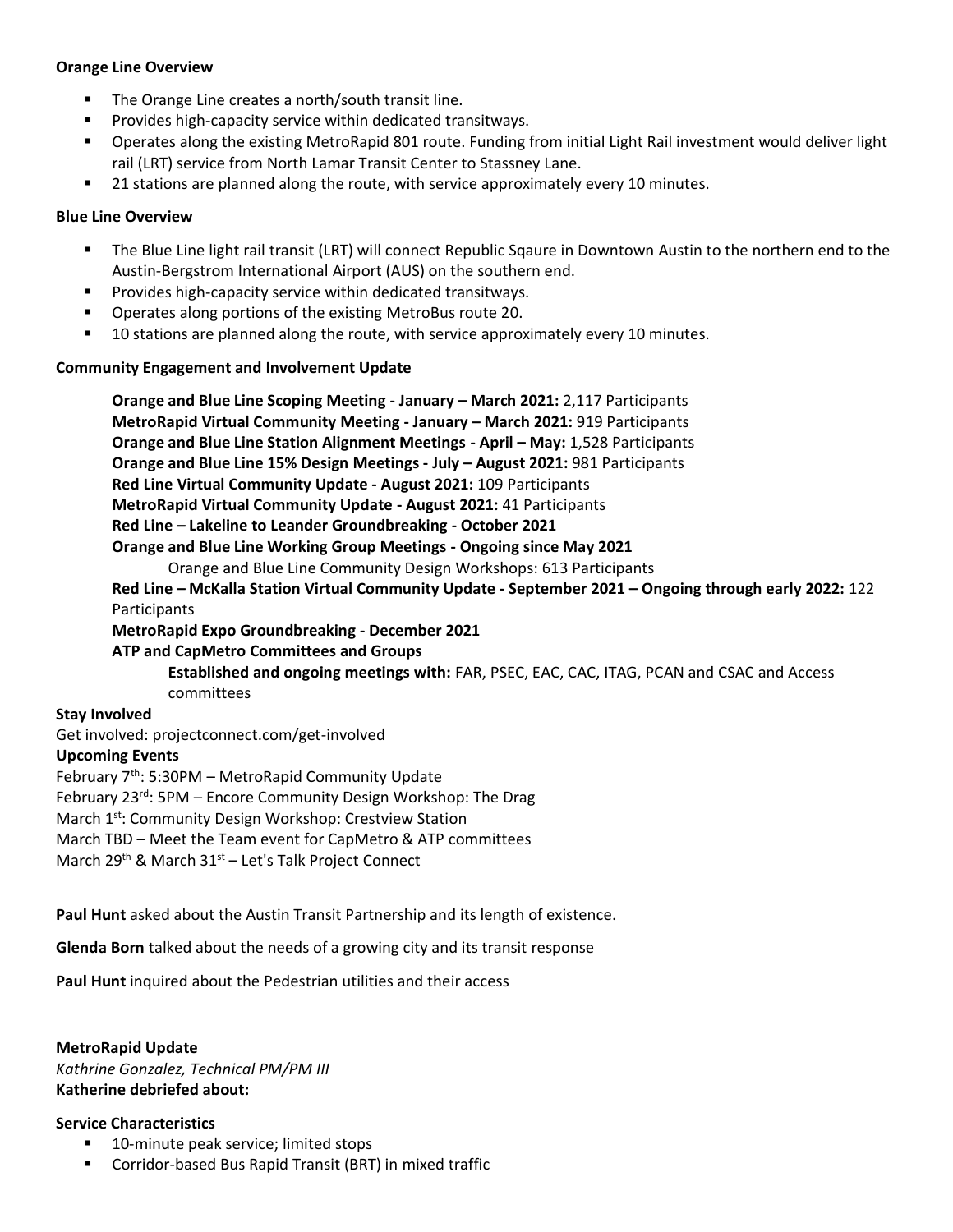- **Transit Signal Priority treatments**
- All new vehicles will be zero emissions

MetroRapid Budget & Schedule

## **Expo & Pleasant Valley**

- Half of budget expected to come from federal grants:
	- Expo: \$44.6 M
	- Pleasant Valley: \$48.9 M
- Federal Transit Administration grant funding included in President's budget (May 2021)
- 60% design complete
- Expo groundbreaking December 15, 2021
- Pleasant Valley groundbreaking planned February 16, 2022
- In service mid 2023

### **803 Extension**

- Menchaca to Slaughter is the first phase
- In service late 2023 or early 2024
- **Extend to Oak Hill in coordination with TXDOT Oak Hill Parkway Project, in service date not yet known**
- FTA Bus and Bus Facilities grant application

## **MetroRapid Gold Line**

- Continued coordination with City of Austin, UT, State of Texas, and ACC Highland
- Supports existing downtown service
- **Premised on Austin Strategic Mobility Plan**
- Using local Project Connect funds

## **MetroRapid Service Amenities**

- New shelter design with full & neighborhood sizes
- Cameras (CCTV)
- Dynamic Message Screens (DMS) Real Time Arrival Info
- Ticket Vending Machines (TVM) at key stations
- 9" near level boarding
- Solar where possible
- Potential for public art, community information panels, trees

# **MetroRapid Park & Rides**

- **In development:** 
	- Expo Center | 150 spaces
	- Goodnight Ranch | 75 spaces
	- AISD Delco Activity Center | TBD
- **Ongoing discussion:** 
	- McKinney Falls
	- Highland/ North Lamar Transit Center

### **MetroRapid Outreach**

- **E** Community Groups and Neighborhood Homeowners' Associations updates continuing
- Block walking prior to construction
- **EXERG** ATP Meet the Team- Oct 13
- AAC- Sept 2, Feb 2
- CSAC- Sept 8, Feb 9
- Status Update/VOH- Sept 9, Feb 7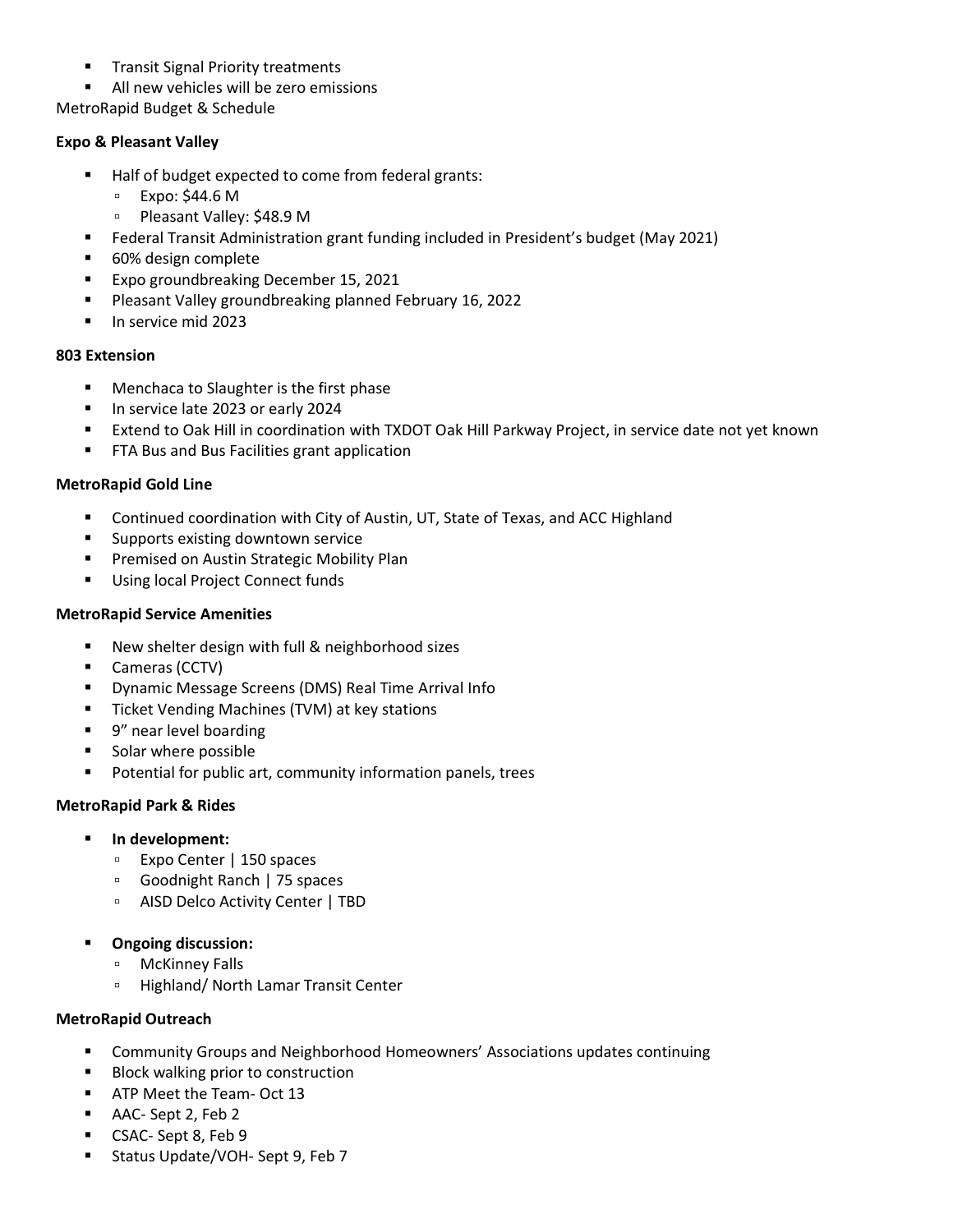## **Audrey Diaz:** inquired about the safety of sidewalks and who was responsible.

## **Systems Accessibility**

*Martin Kareithi, Systemwide Acessibility Director*

### **ADA & Accessibility**

- Americans with Disabilities Act civil rights legislation
	- Guarantees equal access to transportation for people with disabilities (PWD)
	- Creates a framework for regulations and standards to ensure that PWDs have access to transportation services and facilities

### **What is Accessibility?**

- Accessibility the degree to which a facility, practice, program, service or technology is available and provides access to PWDs.
- What does it mean for something to be accessible?
	- Facility degree to which it is readily usable by PWDs.
	- Program or practice degree to which PWDs can participate in full.
	- Technology Degree to which PWDs can use it with or without assistive technology.

## **Systemwide Accessibility**

- Coordinated approach to improving accessibility across the entire Capital Metro transit system:
	- Facilities (transit stops and stations)
	- Vehicles (MetroBus, MetroRapid, future light rail)
	- Technology (customer communication and information, mobile apps, internal systems)

**Facilities and things that involve t**he built environment, where the pedestrian meets the infrastructure, incorporate accessibility at concept and design, readily accessible and useable by PWDs, accessible to the public and for public meetings and appointments, plus other items that fall under facilities.

### **Facilities Cont.**

- Sidewalks
	- Access to transit begins & ends with a sidewalk
- Curb Cuts
	- Necessary pedestrian feature, must be ADA compliant, & incorporate detectable warning strips
- Shared Use Paths
	- Means of transportation for various users pedestrians, cyclists & PWDs
	- Requires sufficient ROW for safety & accessibility minimize conflicts
- Traffic Signals Audible pedestrian signals
	- Form of effective communication for PWDs, eg low vision & blind -audible queues
- Rectangular Rapid Flashing Beacons (RRFB) & Pedestrian Hybrid Beacons (PHB)

### **Vehicles**

- Light rail, MetroRapid or MetroBus
- Incorporate accessibility features ramps, audible announcements, securement systems, level-boarding rail platforms
- Be intentional about design
- Seek community input from PWDs
- Design responsive scope

### **Technology**

■ Customer information systems to improve the journey.